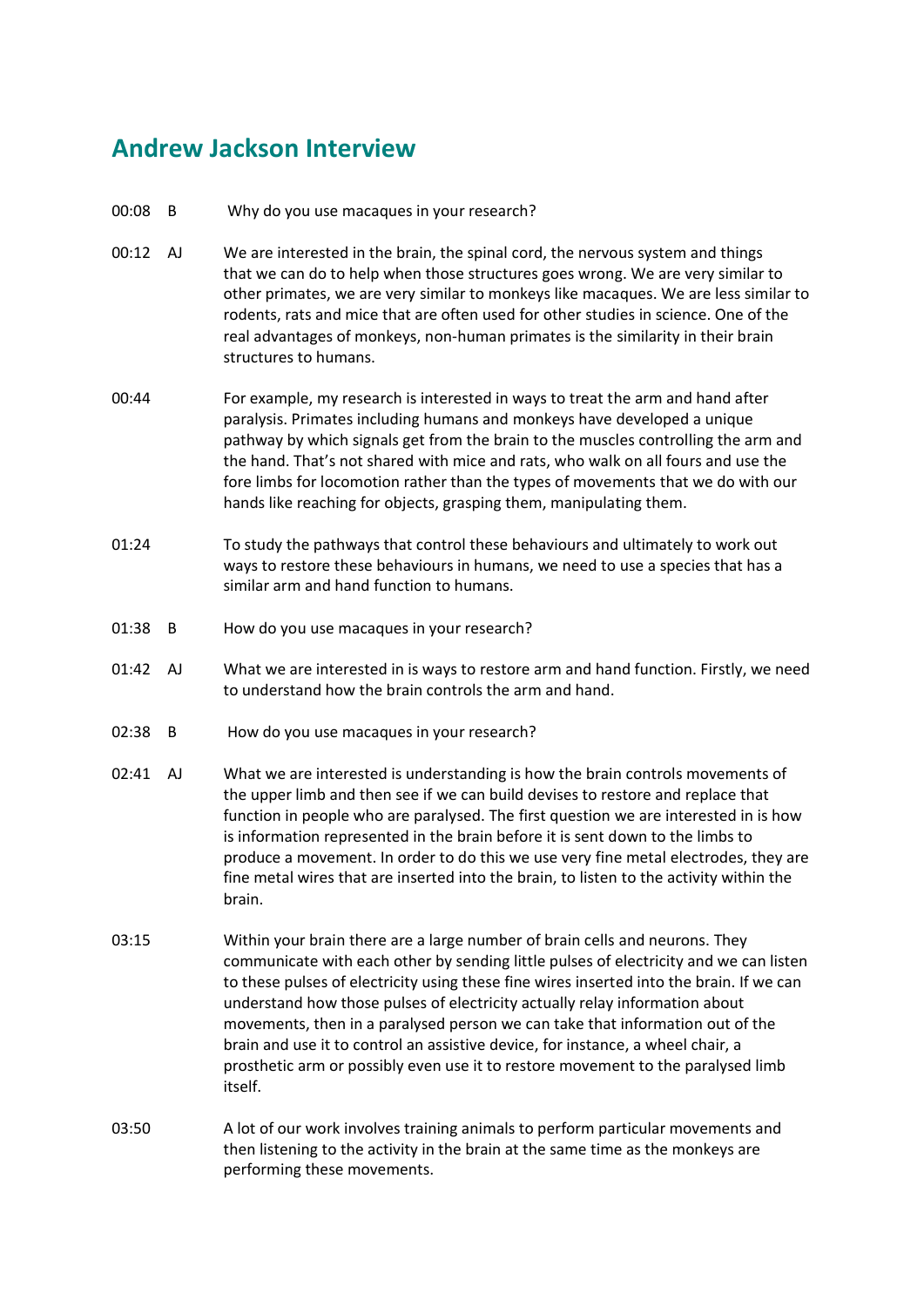- 04:12 Once we understand how those movements are encoded by the electrical pulses in the brain, we can listen to those signals and we can use those signals to control other devices, like cursers on a computer screen. Then we see whether the monkeys can learn to use these brain signals in a new way in order to move a curser around the screen to targets. These are very complicated tasks but we found that the monkeys are very good at learning these new ways of using their brain cells to control computer curses.
- 05:16 B When do you think that you might be able to apply this to humans?
- 05:19 AJ There has already actually been a small number of trials in humans where they have put very similar wires inside the brain of paralysed patients and have taken those signals and used them to control computers and robotic arms.
- 05:55 AJ What is very exciting is that we are just starting to see some humans trials of this technology. There have been a small number of patients implanted with similar electrodes to what have been developed in experiments using monkeys. These patients were paralysed and were able to use these signals to control computer cursers and robotic arms.
- 06:14 The next step is to see whether we can use these signals to actually help them move their own paralysed limbs again. The way that we are investigating this in monkeys is to see whether we can use similar type of electrodes, similar fine wires now positioned in the spinal cord. If we deliver electrical stimulation to the spinal cord we can produce movements of the paralysed limb. By connecting these two sets of electrodes, recording signals from the cortex and then using those signals to deliver stimulation to the spinal cord, we can effectively bridge the injury and therefore restore the pathway from the brain to the muscles. This will allow patients to move their own limbs again and that's the real dream I think.
- 06:59 RS Do you have to injure the Monkeys to assimilate this or can you do it ...?
- 07:07 AJ At the moment what we are doing because we don't want to produce permanent injuries in the animals, is using a drug which we can inject into a part of the brain and cause a reversible paralysis that last for several hours. This allows us to test our ideas and see whether we can restore function to this paralysed arm and hand without having to do a permanent injury to the animals. A couple of hours afterwards this drug will wear off and the monkeys are back to normal and using their arms normally again.
- 07:39 B That's one way that you have tried to make this research less distressing for the macaques, are there other ways?
- 08:03 AJ We are developing a number of approaches to try to minimise the amount of disruption to the animals' normal behaviour by making these recordings. We use electrodes that are permanently implanted within the brain and that allows us to make recordings without having to restrain the animals too much. We are also developing wearable electronics which the animals can carry, which allows us to take recordings while they are behaving naturally within the home cage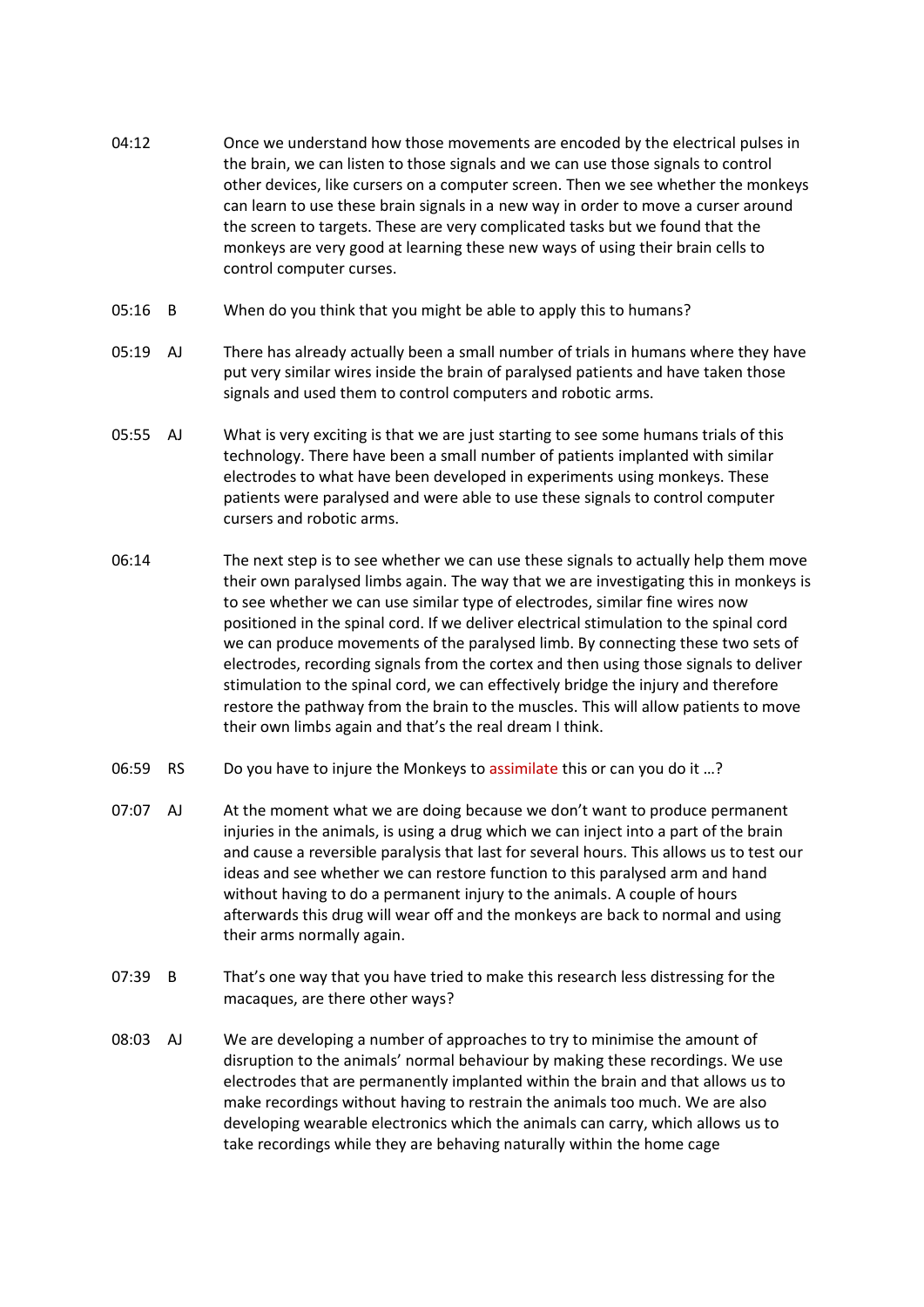environment. This allows us to be able to do experiments without being too disruptive to the animals' normal behaviour.

- 09:01 Now we are also interested in seeing whether we can refine these techniques that we use to train these animals to perform these behaviours. What we are interested in is can we develop automated systems that can sit inside the cage where the animals normally live and the animals can interact with these devices and learn the tasks as part of their natural behaviours within the home cage. So we have developed an automated feeding system which I can actually show you a video of.
- 09:37 We are also developing techniques to refine the way that we train animals to perform these complicated tasks. We want to see how much of the training we can actually do within the animals' natural environment, so within the home cage where the monkeys live. We have developed as system that we can attach to the front of the cage, and the animals are free to come into this system and perform a simple task. The task involves buttons which are queued with lights. As the animals come into the cage, the buttons light up and if they press the correct button they receive some Ribena juice, which they like. They are very inquisitive and they come into this device of their own free will. You can hear the tones, indicating every time they press the correct button.
- 10:28 We also have a tunnel which they come through, this allows to identify which animal has come into the reader by using RFIV tag which they have under the skin, very similar to what you might use with a pet dog or pet cat. This allows us to see which of the animals are interested in performing these tasks and how many button presses they are doing each day.
- 10:58 We are finding that these monkeys can learning these tasks very quickly within their natural environment, it's sort of like enrichment it's an interesting, fun game for them to play. What we next want to do is to move this device down to the breeding centre, so we can put this device in front of all the animals at the breeding centre, at the centre for macaques, and see which of the animals that most like to play these games, which of the animals that are most inquisitive, and we think that those might be very good animals to use for this experiments. In this way we hope to be able to select animals that are bright and inquisitive and that are well suited to a laboratory environment, therefore to improve the welfare of the animals and also improve the science and use fewer animals to do these experiments.
- 12.17 The other advantage of these training techniques is that by training the animals to volitionally, of their own free will engage with these tasks we can also improve the husbandry of the animals. Using similar techniques of rewarding the animals, here we are showing that we can persuade the animals to move around the cage environment of their own free will, so the animal has learnt to associate this carabiner with getting a reward. You can hear that every time the animal touches the carabiner, she hears the same tone and gets a reward. Now by placing the carabiner in the second cage the animal knows that what she has to do is come into the second cage to get the reward. This allows us to move animals around and get them out into the lab in a way that much less stressful for the animal because then they are in control and they know what they are supposed to do, they are happy to do it because they are getting tasty food for it.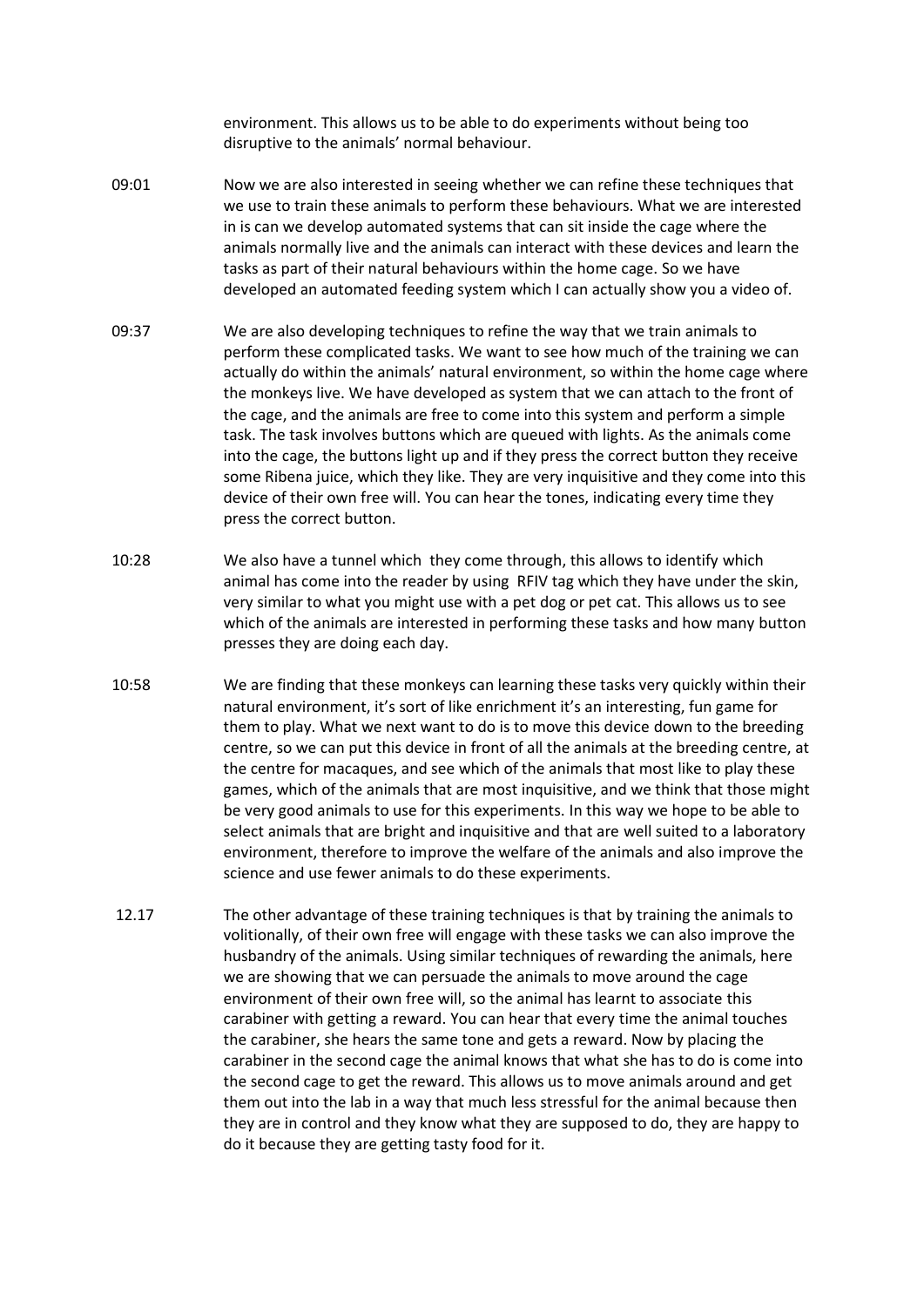- 13:20 RS Can you take us through a typical experimental sequence of what happens to the animals from home cage out to experimental place and back again? Timescales,… so that we get an overview of the kind of things done to the animals.
- 13:36 AJ A typical experiment would run like this; the animal would come out of the cage of their own free will and they would be taken to the lab. We use a very small amount of restraint, we restrain the arm and perhaps have a collar around the neck but aside from that the animal is ……
- 14:07 I'm actually quite proud of the minimal restraint that we use for our experiments, but then you start talking about restraint and people don't realise that a lot of other people that do these experiments, sort of fix the head and what we are doing is better than that but maybe don't need to ……
- 14:30 In a typical experiment, the animal would come out of the cage of their own free will and be taken to the lab and sit in a chair and start performing some of these movement tasks. At the same time we then start listening to recording these signals from the brain. We listen to what the individual neurons in the brain are doing. This process to set up the experiment takes maybe half an hour. The animal will work, typically do 300-500 successful trials over a period of about 2 hours. The monkey is getting rewards, tasty foods, fruit and nuts for doing this task. It is something they enjoy and find quite interesting.
- 15:15 At some point during that experiment we may change the experiment, to such that now in order to successfully complete the task rather than making movements with their hand, the task is controlled directly by these signals from the brain. This allows us to look at different ways of extracting information from the brain, different ways that we can read the brain signals out. At the end of this process the animal is then returned back to the home cage, the whole experiment takes maybe 3 hours.
- 16:00 This shows the kind of information that we get from the brain during these experiments.
- 16:20 This shows the kind of information that we get during these experiments. What we have here is the signal from all of these different pieces of wire
- 16:31 What we have here is the signal from all of the electrodes in the brain. The clicks that you are hearing are actually the electrical signals that they neurons are sending to each other to communicate, it is what we call action potentials. You can see that we can records action potential from a large number of different neurons inside the brain. The reason that we record all these neurons is that the way your brain works…
- 17:25 RS You told us the outline story in the beginning, so what we are doing now is developing the story of the research root. So we are listening to the neurons, watching these neurons and so we are finding out the sorts of patterns typically associated with a particular movement or whatever. So then, it's the next stage after that, what do you do with the information.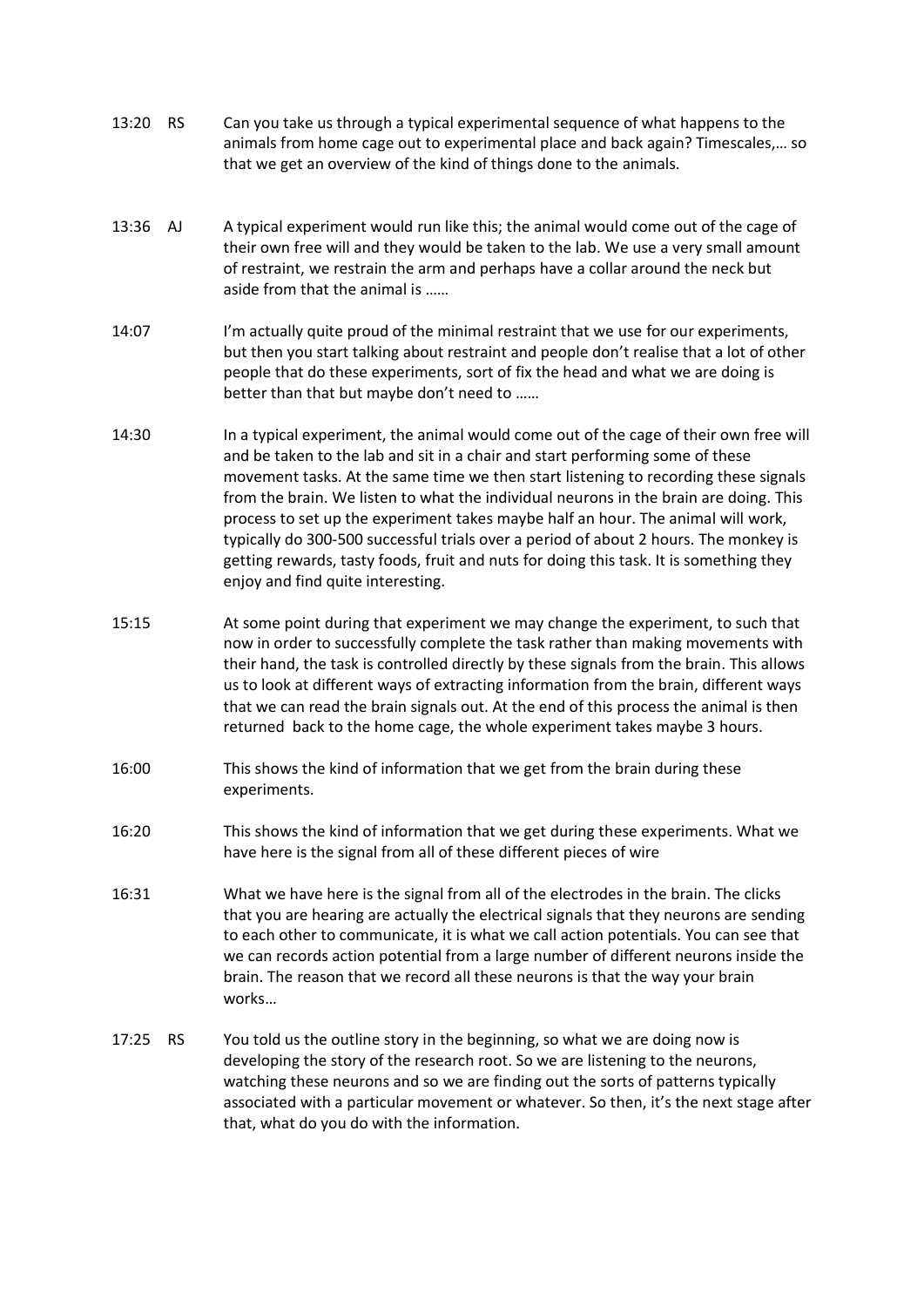- 18:00 AJ These experiments allows us to listen to the signals that are coming from many different neurons inside the brain. The reason we are doing this is because the brain is a very democratic organ and the movements you make are determined by the activity of a large population of neurons. It's almost as if every neuron gets one vote in the election about how a movement is made. If we can understand what these neurons are voting for, we can see whether we can artificially create the same movement in a robotic arm or a computer curser.
- 18:40 Where we are going with this is, if we can really understand how the brain is encoding these intentions to move, then in a paralysed person we can send these signals back into the nervous system at a sight lower than the injury. We will be able to restore activity below the injury and then send these signals out to the muscles and be able to get a paralysed limb to move again.
- 19:12 B Would your research be possible if you couldn't use macaques?
- 19:17 AJ This wouldn't be possible without macaques. The types of techniques that we are using are at a very experimental early stage. It wouldn't be safe at this stage to be doing this in humans. Particularly for instance, putting electrodes into the spinal cord in order to stimulate and create movements of a paralysed limb. Someone with spinal cord injury may still have some residual function, it wouldn't be ethical at this stage to be proposing a dangerous invasive surgery, which might remove the small amount of function that they have left in their spinal cord.
- 20:00 At this stage being able to use monkeys is essential for us to develop the techniques. Once we have them to a stage where it's working well and we have demonstrated that the techniques are safe, then we can start thinking of using these techniques in patients to be able to restore movements to them.
- 20:19 RS Can you tell us about the collaboration with medics and how that works? Do you have medical people in your research panel?
- 20:34 AJ We do have some. We are in conversations all of the time with surgeons at Newcastle who are starting to use some of these techniques in human patients. We are beginning to see a translation of techniques that were developed in animal experiments, predominately in monkey experiments that are starting now to be used in human patients. It's a long process to get something from a successful demonstration in an animal all the way through to showing that it's safe and effective to use in humans.
- 21.08 One of the exciting things is that this is just starting to happen with the brain implants. The first few human trials are starting with these patients. We are very interested in pushing to the next level of being able to use these signals and to send them back into the spinal cord but this is still several years away from being safe to be done in a human.
- 21:40 B If trails are starting in people, why do you still need the monkeys?
- 21:46 AJ That's a good question.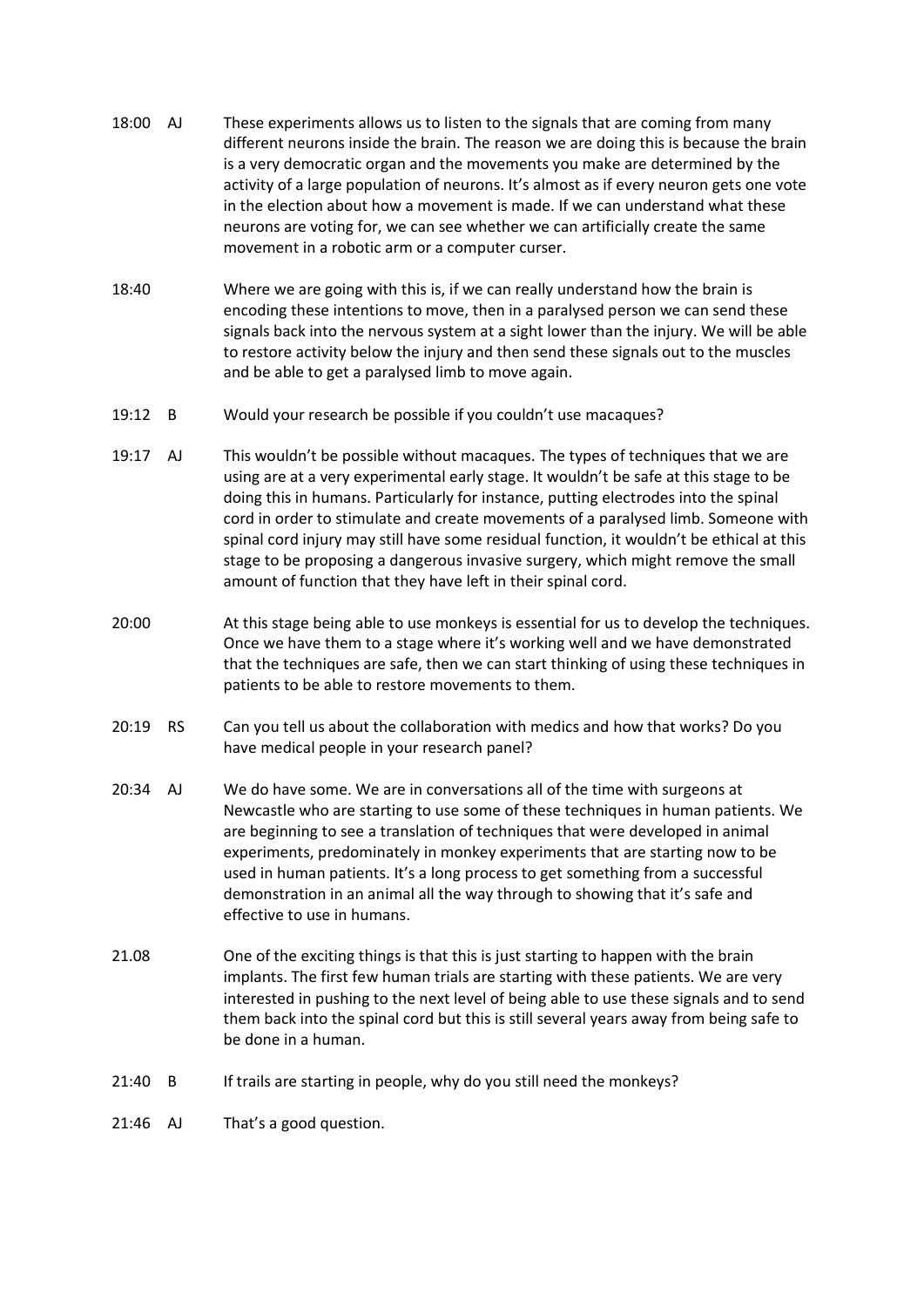- 21:51 The work I was explaining to you about the spinal cord implant, this is something that isn't being done in humans at the moment. This is something that we need to test in monkeys.
- 22:11 At the moment there is only one type of electrode which is used for human recordings and which has been approved to be safe. What we are interested in is, if we can understand how better to read signals out of the brain, there may be other types of electrodes that may be better for that. We can't do that in patients because we can't try out lots of different types of electrodes or lots of different types of technology. It's really encouraging that we are starting to use some of these designs in people but there is still lots of improvements that can be made. Understanding how to better read signals out requires the whole system to be there, it requires the whole brain to be functioning and..
- 23:02 B I asked you that partly because I think that's what people might think and also because I think the issue is around accuracy. The one about people isn't so great, maybe, but you started that with the improvements. Maybe cut if off at the point where you say the ones that are being used in people need to be improved and that's why we use macaques.
- 23:34 AJ The work that I was telling you about, spinal cord implants, we can't currently do that in humans. We haven't shown that it's safe yet, we need these experiments in monkeys to show that it's safe and that it works. Also, the electrodes implants that are now being used in humans still need some improvements, still need some refinements. One of the problems is that the signals aren't very stable from day to day. We need to see whether we can develop better electrodes, better techniques for using those electrodes and better ways of putting the whole system together. These are experiments that can only be done in monkeys at the moment.
- 24:09 B Is it difficult to get research with macaques approved?
- 24:14 AJ The UK has one of the strictest rules in the world for authorising, licensing and monitoring the use of animals and monkeys in research. In order to be able to do this work we have to write a project license which then is approved by the home office. In that approval process there are a lot of questions asked; how the animals are being looked after? What safeguards are in place to ensure that the animals don't suffer unduly during these experiments? That whole process can take anything up to a year before a license is granted. It's really important because it means then that the animals are well looked after.
- 25:38 The UK has some of the strictest rules in place governing the use of animals in research including monkeys. In order to get this work approved we have to write a project license which gets reviewed both within the university, the ethics panel within the university, the home office and also by external reviewers. As part of that process we ensure that the safeguards are in place, that animals are going to be well looked after and that they are not going to suffer unduly. Also, part of that review ensures that this work requires animals to be used and that the benefits of the work outweigh any costs in terms of animal use.
- 26:28 Each animal stays within the experimental program for a maybe several years. They are initially trained on these complicated tasks which can take anything up to a year.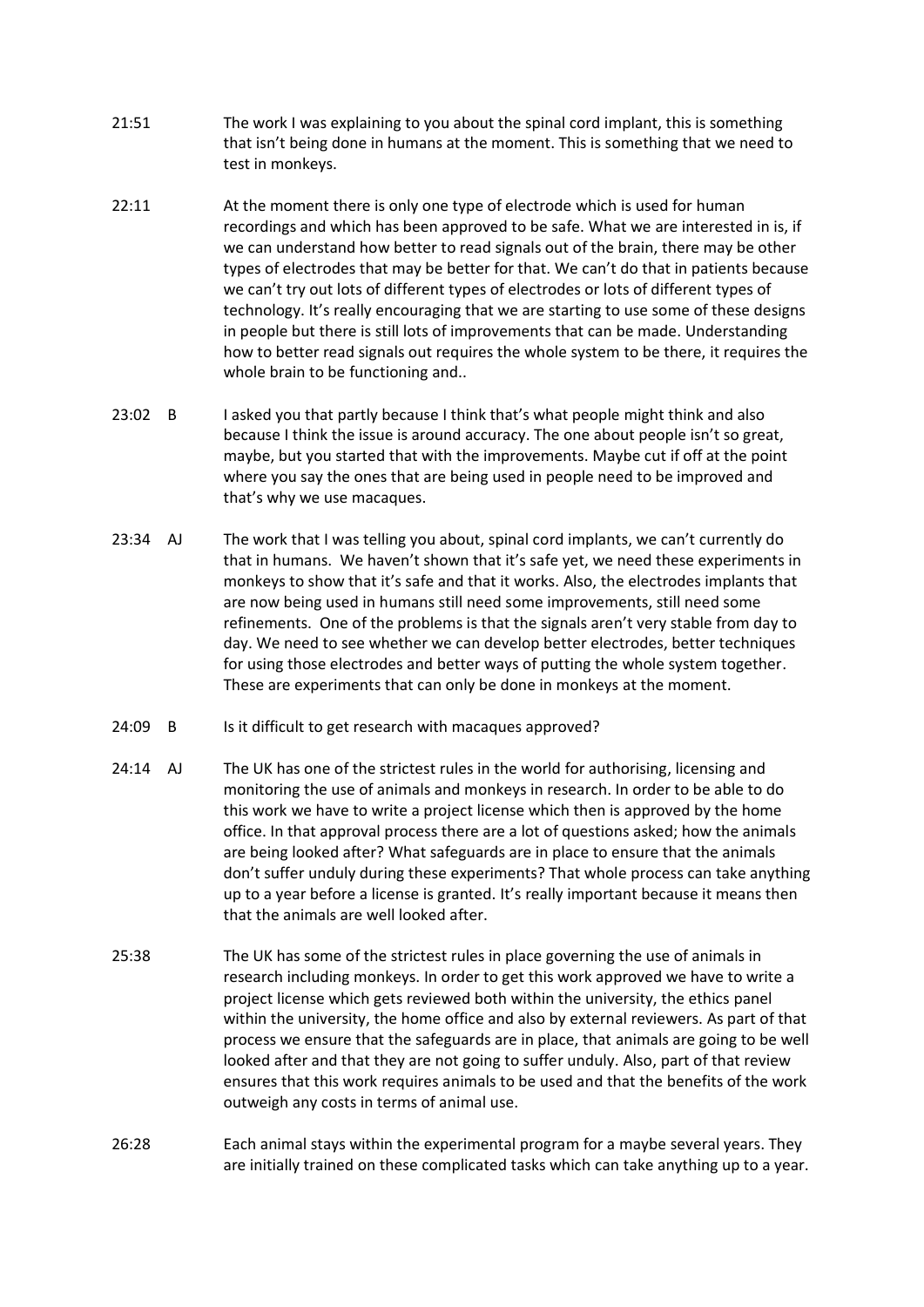We record from them over an extended period, maybe a year or more and at the end of these experiments the animals are put to sleep. We may do further experiments during a terminal procedure where we are able to collect even more data form these animals. At the end, they are killed while they are in their sleep. After they are killed we take various parts of the tissue and send that off to other researchers around the UK. A number of different scientific questions can be asked with this tissue. We really try and get the most amount of data possible out of each animal because they are very valuable animals.

- 27:31 B Did you have anything else? When we were taking about the training and the home cage you said that you are going to start using it at CFM, I thought you had already used it at CFM?
- 27:46 AJ We have used it at CFM.
- 27:50 B One thing that it would be quite good to get across because this is a film mainly about CFM, is how relationship with them has been good.
- 28:09 RS Perhaps making a general point about the science cooperative effort and one aspect of cooperation. It's not competitive is it? Something along the lines of …, connect to the point about things being externally checked to get your license. It's one aspect of how scientists are connected with people all over, seeing each other's work.
- 29:07 B One thing that we do have to make clear is that is where your macaques came from. That is the legal situation. The monkeys that we use all come from the centre for macaques. I don't know how much you want to say about the training.
- 29:52 AJ The monkeys that we use come from the centre of macaques. That's great because we then know that they have been brought up in a good environment and ..
- 30:13 The monkeys that we use come from the centre for macaques. That's great because we know that they have been brought up in a good environment and that these are going to be happy and healthy animals. What's really exciting is that we are now able to use this automated training at the centre with the cooperation of the staff. This is in order to start some of the early training stages down at the breeding facility. What that means is that when the animals come up to Newcastle, they have already learnt certain associations and they already have something that is familiar to them. They know that when the lights come on, they press the button and they get the juice. I think these kinds of things may ease the stress of relocation from the breeding centre to Newcastle. It means that right from the start we can get the animals into a routine and start performing these tasks. They come to us knowing what they are supposed to do.
- 31:40 RS A personal question; how you fell into this research and what is it about this work?
- 31:58 AJ The brain to me has always been fascinating. I actually started out life in Physics, the problem with Physics is that we understand so much about it. To find things in Physics that we don't understand you have to build a particle accelerator under Geneva and smash particles together at really high energies. Or you have to go back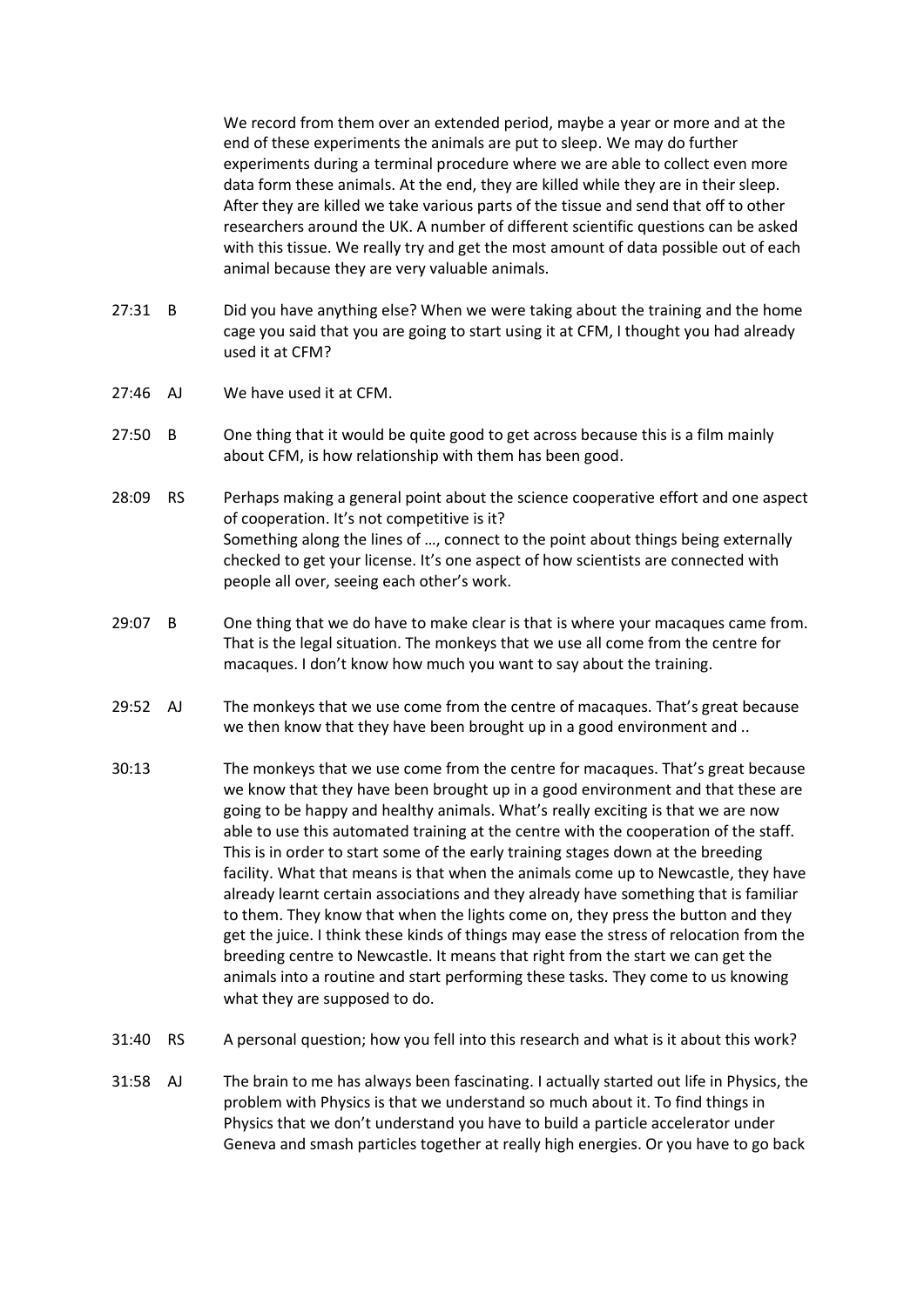to the first few milliseconds after the big bang to find something that physics doesn't understand.

32:30 The brain is not tiny, it's not way out in space, it's about a kilogram, we all have got one and yet we really understand very little about how it works. That to me was always fascinating. The other great thing about studying the brain is that it gives us an opportunity to develop technologies that may help people. There are so many devastating conditions such as spinal cord injury, other forms of paralysis due to things that have gone wrong with the brain or things that have gone wrong with the nervous system. As we understand more about how the brain works we can develop technologies that can help people.

\_\_\_\_\_\_\_\_\_\_\_\_\_\_\_\_\_\_\_\_\_\_\_\_\_\_\_\_\_\_\_\_\_\_\_\_\_\_\_\_\_\_\_\_\_\_\_\_\_\_\_\_\_\_\_\_\_\_\_\_\_\_\_\_\_\_\_\_\_\_\_\_\_\_\_\_\_\_

- *33:25 B Where there any points that you…*
- *33:40 AJ Do you want to film this or is it a bit gruesome.*
- *33:49 RS So we just need to put it into context, the animal is under anaesthetic.*
- *33:55 AJ I don't necessarily want to talk about this stuff.*
- *33:59 B My concern is that it looks like blood on those bandages.*
- 35:58 AJ This shows some footage of an actual experiment. Here, the monkey is controlling this yellow curser and moving it to various red targets that appear on the screen. The monkey isn't controlling this using her hand, she is controlling this curser using signals from the brain. What you can hear in the background, these clicking sounds; these are the electrical signals from a single neuron in her brain which are driving the curser on the screen.
- 36:34 An important point to realise is that if you are paralysed by an injury to the spinal cord, all of the brain cells within your brain are still functioning. If you intend to make a movement, intend to move your arm, these neurons start firing off electrical signals. Now because of an injury those signals don't get to the arm and therefore the muscles aren't able to contract. There are signals still there in your brain and we can use these techniques to read those signals out and either send them to an external device, to a computer or to a wheel chair so that you can communicate with the world, and you can move around in the world.
- 37:14 Ideally what we would like to do is to send these signals back into the nervous system, below the level of the injury and therefore construct an artificial pathway by which these brain signals can get out to the muscles and allow you to move your own paralysed limb again. This is what patients ultimately really would like, to be able to move their own limbs again.
- 38:36 Work done in the United States has shown that it's possible to take these brain signals and used them to control a robotic arm. In the early experiments with monkeys, they were able to show that a monkey was able to use this brain controlled robotic arm to feed themselves. Recently that work has just been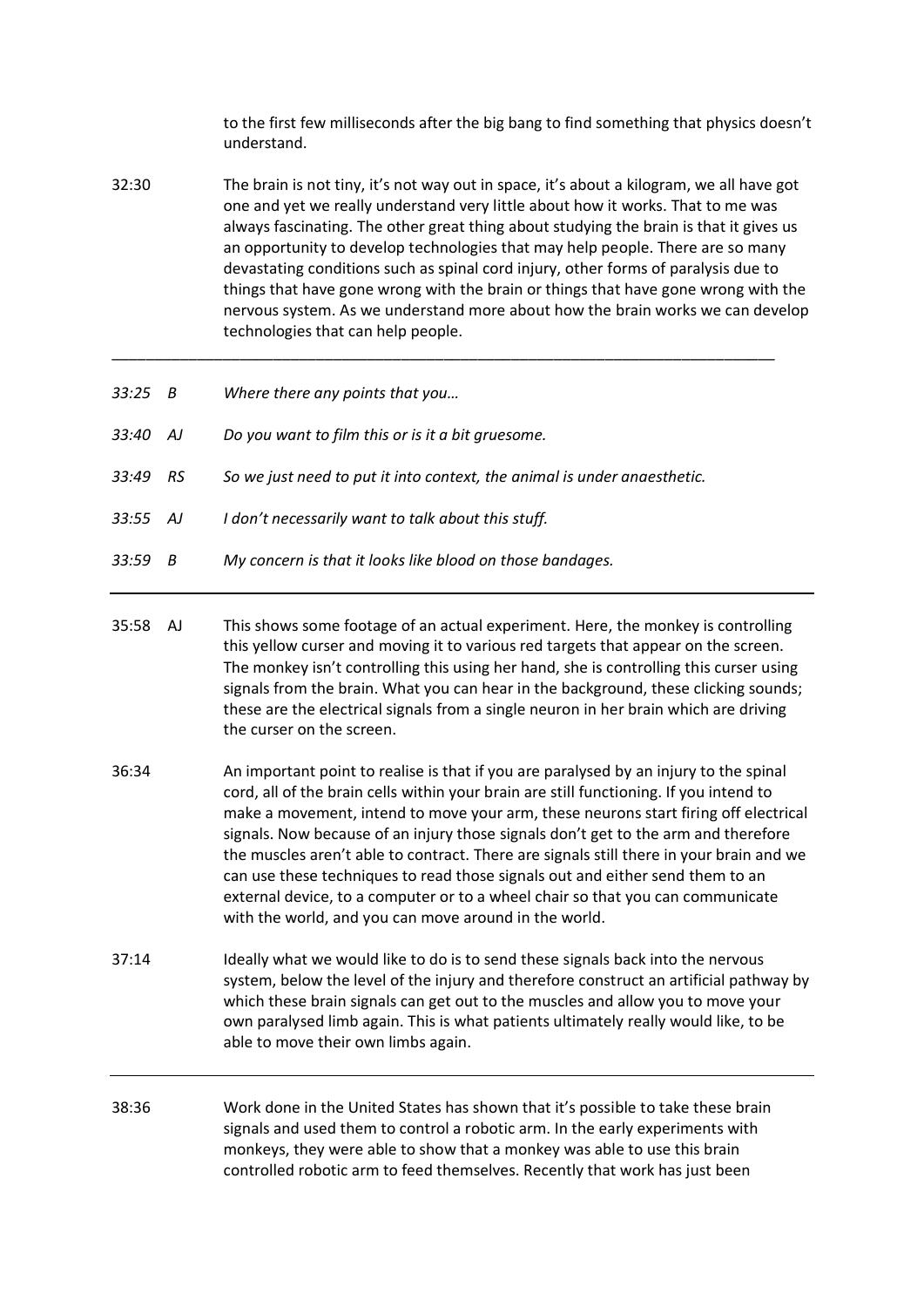replicated with human patients, for the first time paralysed humans patients are able to use brain signals to control a robotic arm, to for example, pick up a cup and drink from it.

- 40:00 What we are interested in is using these same signals from the brain to reanimate a paralysed limb. The way we have been testing that is to deliver electrical stimulation to the spinal cord to produce movement to the limb. In this case, the monkey is asleep and we are producing movements by delivering stimulation to different electrodes in the spinal cord. This monkey is anaesthetised as you would be for a surgery.
- 40:29 What we are starting to do now is to be able to deliver this stimulation in awake animals, where the animals are themselves controlling the stimulation from recordings from the brain. We use a pharmacological technique to reversibly disrupt function in the motor system, to be able to paralyse the monkey's hand in a reversible way. We are then able to treat this paralysis by delivering brain controlled stimulation of the spinal cord, effectively creating an artificial bridge to take signals from the motor areas of the brain and relay them to the spinal cord, bypassing the site of injury.
- 41:20 These are some of the electronics that we use to make these recordings. These are some of the data coming in.
- 41:36 These are the signals called action potentials which is how neurons communicate with each other. Here we have action potentials recorded from a range of different neurons inside the brain. We can also record signals like this; these are called local field potentials. They are a little bit like an EEG signal, which is recorded from the scalp. One of the things we are interested in is trying to understand the relationship between brain signals that we record with electrodes inside the brain and how those are related to the kind of recordings we can make in humans using electrodes placed on the surface of the scalp.
- 42:43 We have a variety of different tasks, this device here allows us to measure the forces that the animals produce with their wrist and we have other devices here where ……
- 43:12 This is a device that allows us to measure the forces being produced by the wrist. The animal places their hand over it and it can push down on the device. Inside here there is transducer that measures the amount of force that the monkey is producing in her wrist. The monkey is trained to use this device to control a curser on a computer screen and she moves the yellow curser to the red targets that appear.
- 44:06 I'm producing the forces in order to move this yellow curser to the targets. Our monkeys are rather better than me at this, they are trained to make accurate movements. At a certain stage in the experiment we might change it, so that the curser is now controlled by the various signals that we are recording from the brain. The monkeys don't mind this, in fact they quite enjoy controlling the curser with their brain and they carry on moving it around.
- 44:42 RS When they control the curser with their brain, are they doing something else with their hands?